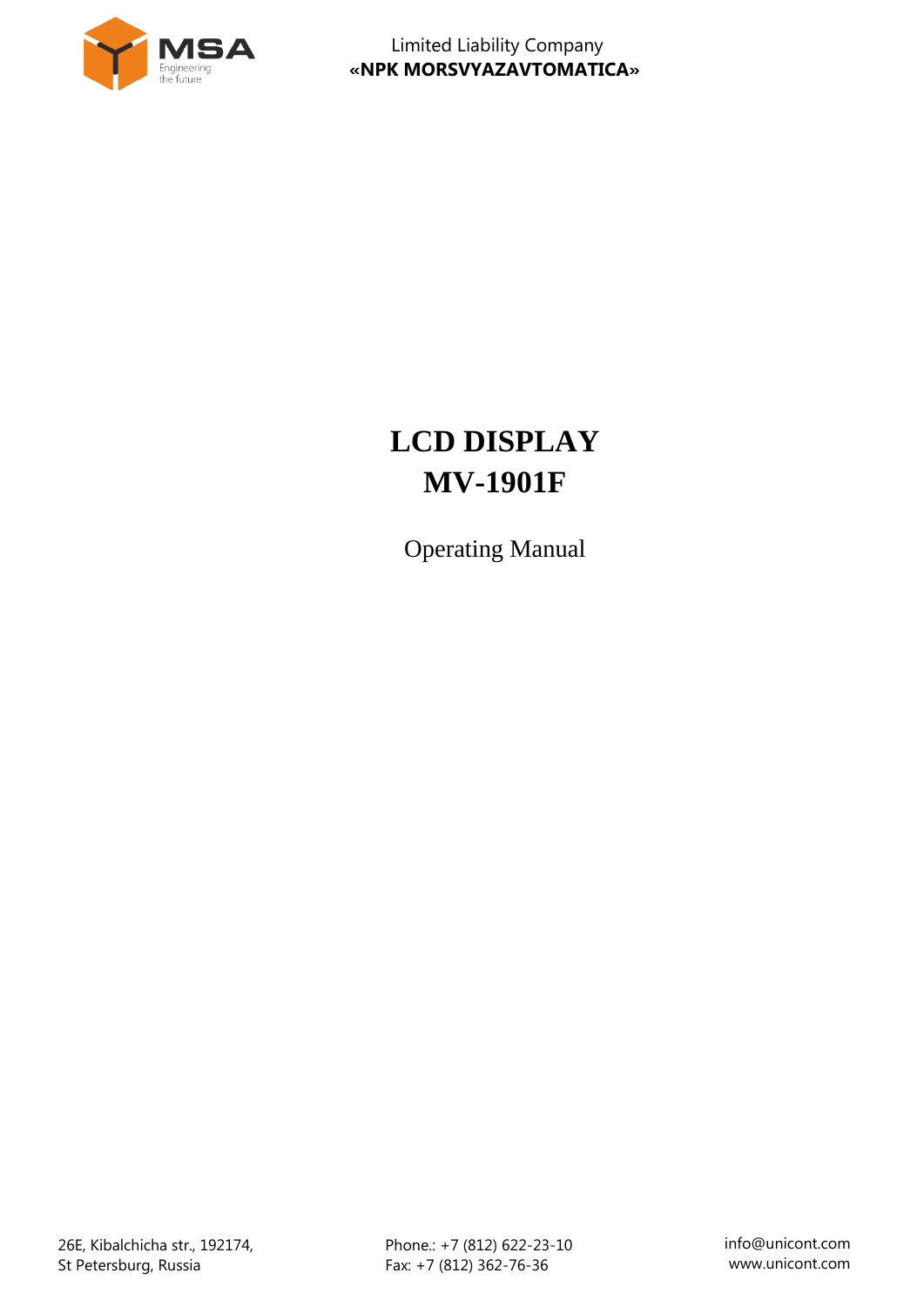

# **TABLE OF CONTENT**

| 1              |         |     |
|----------------|---------|-----|
|                |         |     |
|                |         |     |
|                |         |     |
|                |         |     |
|                |         |     |
|                |         |     |
| $\overline{2}$ |         |     |
|                |         |     |
|                |         |     |
|                |         |     |
| 3              |         |     |
| 3.1            |         |     |
|                |         |     |
|                |         |     |
|                |         |     |
| 4              |         |     |
|                |         |     |
|                |         |     |
|                |         |     |
| 5              | STORAGE | .14 |
| 6              |         |     |
| $\overline{7}$ |         |     |
| 8              |         |     |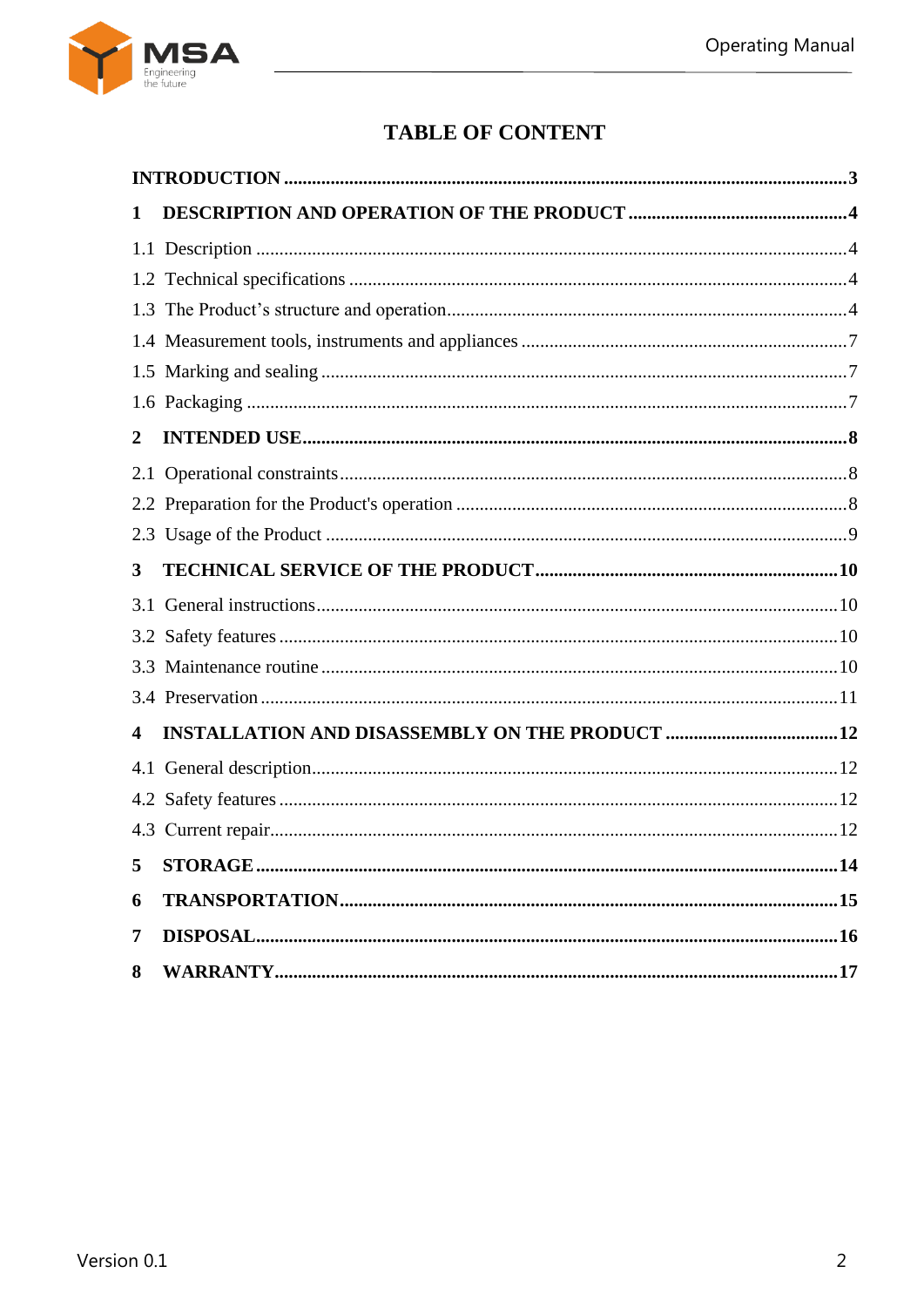

# **INTRODUCTION**

<span id="page-2-0"></span>This operating manual (hereinafter referred to as the OM) covers structure, construction, specifications of LCD display type MV-1901F (hereinafter referred to as the Product), its components and instructions required for the device's correct and safe operation (intended use, technical service, current repair), as well as disposal information for its components.

Only those who have read operational documentation shall be permitted to operate with the Product.

Only those who have had general education in the area of electronic devices and read operational documentation shall be permitted to provide the Product's service.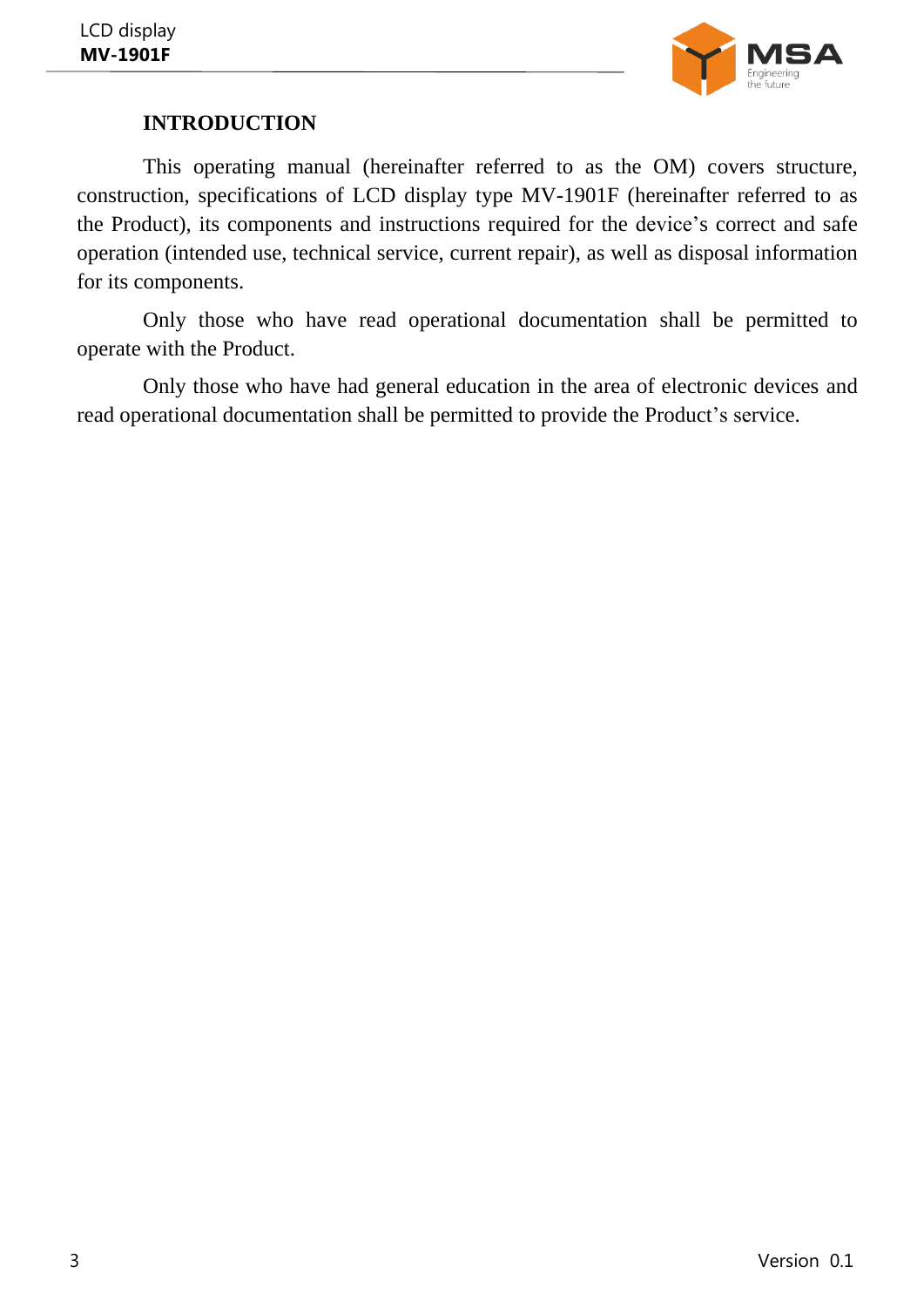

# <span id="page-3-0"></span>**1 DESCRIPTION AND OPERATION OF THE PRODUCT**

### **1.1 DESCRIPTION**

<span id="page-3-1"></span>The Product is a multipurpose device which displays textual, graphic and other data as a component of navigation and automation systems, security video surveillance, etc.

#### **1.2 TECHNICAL SPECIFICATIONS**

<span id="page-3-2"></span>1.2.1 Main parameters and technical specifications of the Product are represented in Table [1.](#page-3-4)

<span id="page-3-4"></span>Table 1 – Technical specifications of the Product

| <b>Parameter</b>              | <b>Value</b>                                                                |
|-------------------------------|-----------------------------------------------------------------------------|
| Screen diagonal               | 19"                                                                         |
| Screen resolution             | $1280 \times 1024$                                                          |
| Viewable area, mm             | $376 \times 301$                                                            |
| Viewing angle, not less than  | $178^\circ$                                                                 |
| Contrast ratio                | 1000:1                                                                      |
| Brightness, cd/m <sup>2</sup> | 300                                                                         |
| Supported interfaces, pcs.    | $1 \times VGA$ , $1 \times DVI$ , $1 \times$ Composite, $1 \times S$ -Video |
| Supply voltage                | 110 / 220 VAC                                                               |
| Protection degree             | IP22                                                                        |
| Power consumption, W          | 25                                                                          |
| Operating temperature, °C     | $-25+55$                                                                    |
| Temperature limit, °C         | $-55+75$                                                                    |
| Weight, kg                    | 9.7                                                                         |
| Dimensions, mm                | $440 \times 370 \times 75$                                                  |

#### <span id="page-3-3"></span>**1.3 THE PRODUCT'S STRUCTURE AND OPERATION**

#### **1.3.1 Installation**

The Product enables different panel and desk-top mounting.

If panel mounting is chosen, refer to the dimensional drawing to prepare the location where the Product is to be mounted to the control panel with fixing holes.

If desk-top mounting is chosen, attach the brackets to the Product casing, prepare the location and tighten M5 screws to fix the display to the brackets.

# **CAUTION!**

Provide 160 mm free space from the detachable connection to connect the Product at mounting**.**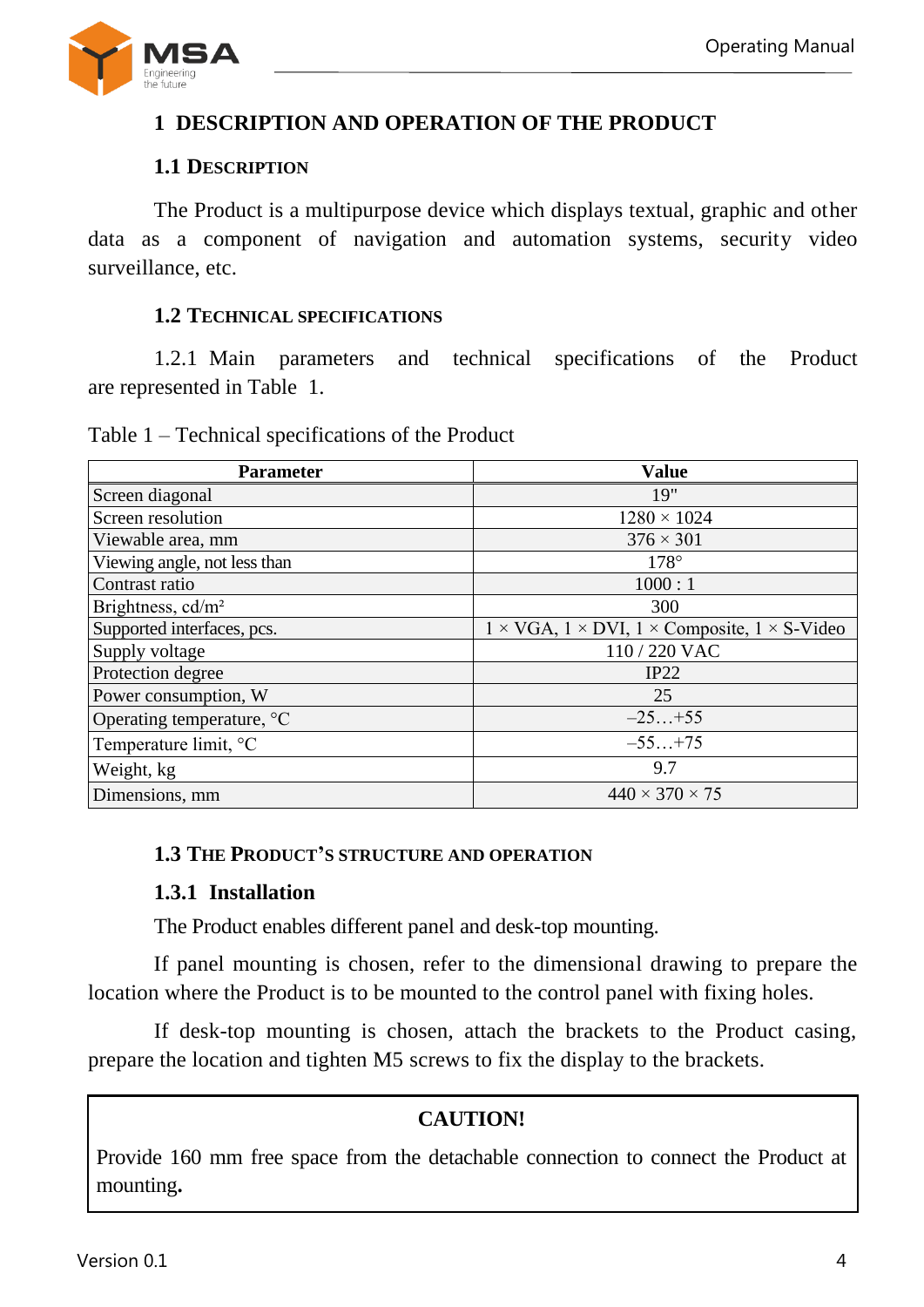

# **1.3.2 General description**

The Product is manufactured in metal casing, where a power connector, audio port and video ports are generally located, see Figure 8.

For the description of connectors, see Table [2.](#page-4-0) Electrical connectors pinouts are represented in Tables  $3 - 7$  $3 - 7$ .



Figure 1 – Connectors layout depending on the diagonal

<span id="page-4-0"></span>

| N.           | <b>Description</b>                     | <b>Type</b> |
|--------------|----------------------------------------|-------------|
|              | To connect DVI source                  | DVI-I       |
|              | To connect VGA                         | $DB-15F$    |
| $\mathbf{z}$ | To connect Composite                   | <b>CVBS</b> |
| 4            | To connect S-Video                     | S-Video     |
|              | To connect AC voltage 110/220 V, 50 Hz | C13         |

### <span id="page-4-1"></span>Table 3 – Description of C13

| $\mathbf{Type}$            | Pin N <sub>2</sub> | <b>Description</b> |
|----------------------------|--------------------|--------------------|
|                            |                    |                    |
| $\overline{2}$<br>1        |                    | E(PE)              |
| (view from soldering side) |                    |                    |

#### Table 4 – Description of CVBS

| $\mathbf{v}_{\mathbf{v}\mathbf{p}\mathbf{e}}$ | Pin No | <b>Description</b> |
|-----------------------------------------------|--------|--------------------|
|                                               |        | Signal             |
|                                               |        | Shield (GND)       |

# Table 5 – Description of S-Video

| Тип разъема | № контакта | Назначение        |
|-------------|------------|-------------------|
| J           |            | <b>GND</b>        |
|             |            | <b>GND</b>        |
|             |            | <b>Brightness</b> |
|             |            | Color             |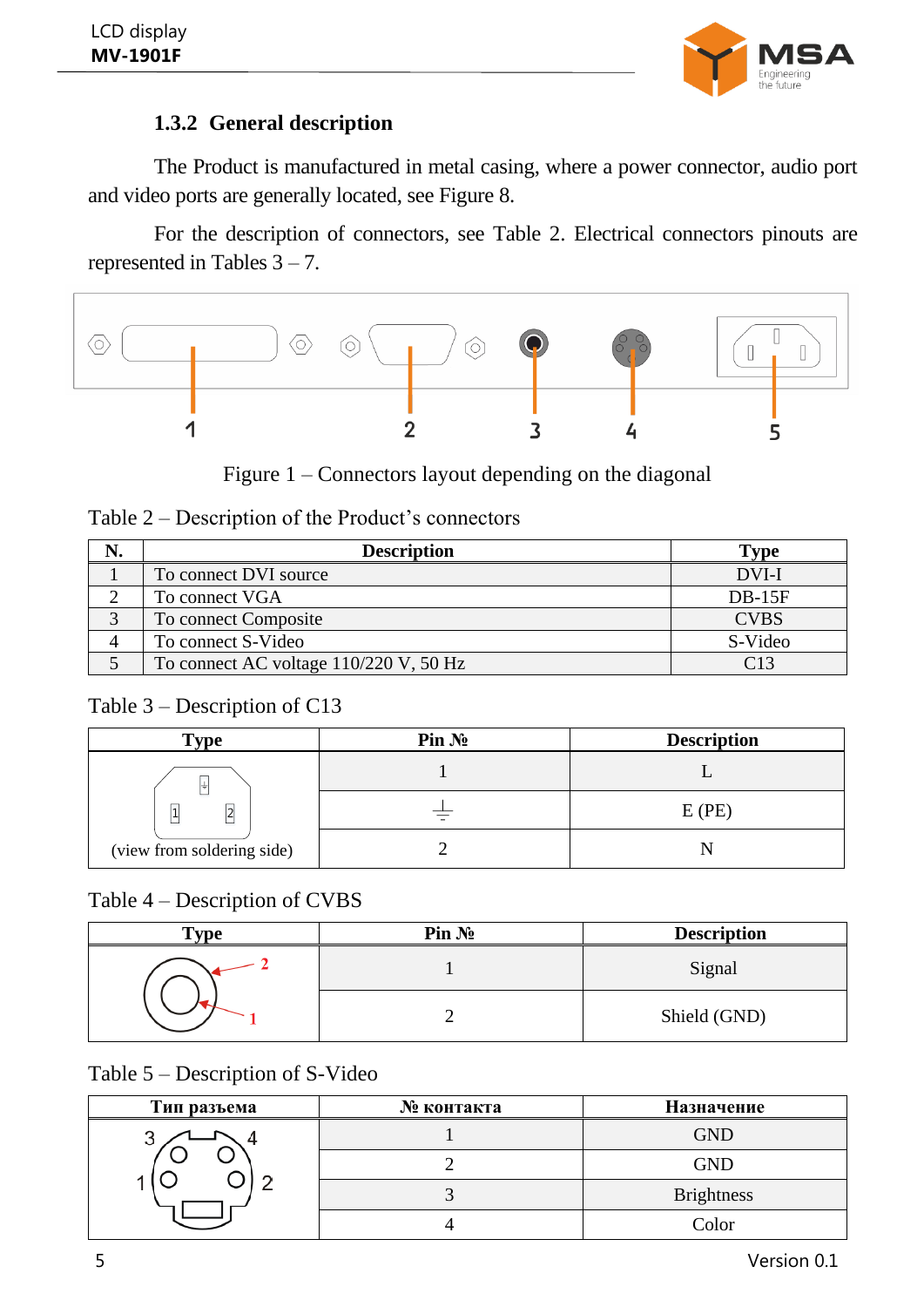

# Table 6 – Description of DB-15F

| <b>Type</b>                  | Pin No                      | <b>Description</b> |
|------------------------------|-----------------------------|--------------------|
|                              |                             | Red                |
|                              | $\mathcal{D}_{\mathcal{L}}$ | Green              |
|                              | 3                           | Blue               |
| 6                            | 4                           | Not used           |
|                              | 5                           | common (GND)       |
|                              | 6                           | GND_Red            |
|                              | ⇁                           | GND_Green          |
|                              | 8                           | GND_Blue           |
|                              | 9                           | $+5$ V             |
|                              | 10                          | <b>GND</b>         |
|                              | 11                          | <b>GND</b>         |
|                              | 12                          | data (SDA)         |
| (pinout of unit from side of | 13                          | <b>HSYNC</b>       |
| cable connection)            | 14                          |                    |
|                              | 15                          | Data sync (SCL)    |

# Table 7 – Description of DVI-I connector pins

| <b>Type</b>                         | Pin No         | <b>Description</b> |  |
|-------------------------------------|----------------|--------------------|--|
|                                     | 1              | TMDS 2 -           |  |
|                                     | $\overline{2}$ | TMDS $2 +$         |  |
|                                     | $\overline{3}$ | TMDS 2 Sh          |  |
|                                     | $\overline{4}$ | Not used           |  |
|                                     | 5              | Not used           |  |
|                                     | 6              | <b>SCL</b>         |  |
|                                     | $\overline{7}$ | <b>SDA</b>         |  |
|                                     | 8              | Not used           |  |
|                                     | 9              | TMDS 1-            |  |
|                                     | 10             | TMDS $1 +$         |  |
| Ŗ<br>42<br>$\varphi$                | 11             | TMDS 1 Sh          |  |
| 23<br>ど                             | 12             | Not used           |  |
|                                     | 13             | Not used           |  |
| 22<br>4<br>ρ                        | 14             | $+5V$              |  |
|                                     | 15             | <b>GND</b>         |  |
| $\mathcal{L}$<br>$\mathcal{Z}$<br>∽ | 16             | <b>HPD</b>         |  |
|                                     | 17             | TMDS 0-            |  |
| $\varnothing$<br>グ                  | 18             | TMDS $0 +$         |  |
| Ó<br>Z                              | 19             | TMDS 0 Sh          |  |
|                                     | 20             | Not used           |  |
| B<br>Ø<br>$\sim$                    | 21             | Not used           |  |
|                                     | 22             | TMDS Cl Sh         |  |
| $\sigma$                            | 23             | $TMDS Cl +$        |  |
|                                     | 24             | TMDS Cl-           |  |
| (pinout of unit from side           | C <sub>1</sub> | Analog Red         |  |
| of cable connection)                | C <sub>2</sub> | Analog Green       |  |
|                                     | C <sub>3</sub> | Analog Blue        |  |
|                                     | C <sub>4</sub> | Analog HSYNC       |  |
|                                     | C <sub>5</sub> | Analog GND         |  |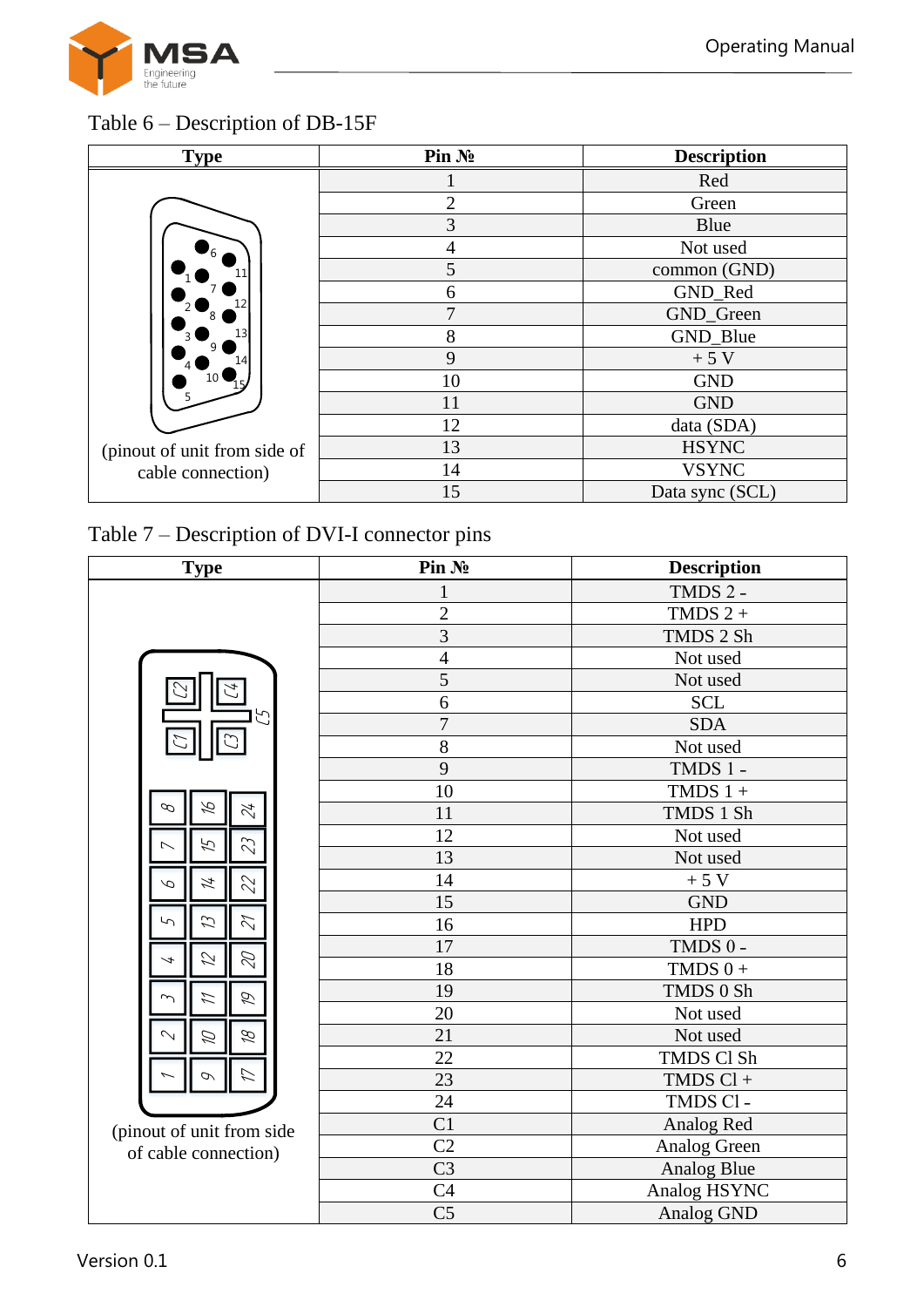

# **1.3.3 Controls and indication of MV-хх04, MV-хх05 type**

Controls, indication (LEDs) are also located on the switching card, see Figure [2.](#page-6-3)



<span id="page-6-3"></span>Figure 2 – Layout of controls, indication (LEDs) on the front panel of the Product

### **1.4 MEASUREMENT TOOLS, INSTRUMENTS AND APPLIANCES**

<span id="page-6-0"></span>Technical service (hereinafter – the TS) of the Product is carried out using tools and consumables represented in Table [8.](#page-6-4)

| Name and identifier of consumables              | <b>Weight of consumables</b> | <b>Note</b>                                                                                                                                                   |  |
|-------------------------------------------------|------------------------------|---------------------------------------------------------------------------------------------------------------------------------------------------------------|--|
| Cleaning cloth                                  | $0.10$ kg                    | 1 To clean surfaces and parts of<br>the device $-$ use clean cloth;<br>2. T <sub>0</sub><br>clean<br>severe<br>$contamination$ – use alcohol-<br>soaked cloth |  |
| Rectified hydrolytic technical ethyl<br>alcohol | 0.011                        | To soak cloth while removing<br>contamination                                                                                                                 |  |
| Varnish                                         | $0.05$ kg                    | To cover surfaces of the device<br>in case of paint coating damage                                                                                            |  |
| Abrasive cloth                                  | $0.06 \times 0.06$ m         | To polish surfaces of the device<br>in case of paint coating damage                                                                                           |  |

<span id="page-6-4"></span>Table 8 – Number of consumables required for the TS

# **1.5 MARKING AND SEALING**

<span id="page-6-1"></span>The Product has a marking plate of connectors and nameplate where a user can find a serial number, date of manufacturing, weight, protection degree, rated input voltage and power consumption.

# **1.6 PACKAGING**

<span id="page-6-2"></span>The Products are packed in a corrugated board box and inner packaging ensuring its transportation and storage at the warehouse.

Transport packaging is also used as a returnable packaging for transportation of the Device devices to the repair location and back. Packaging sealing is not provided.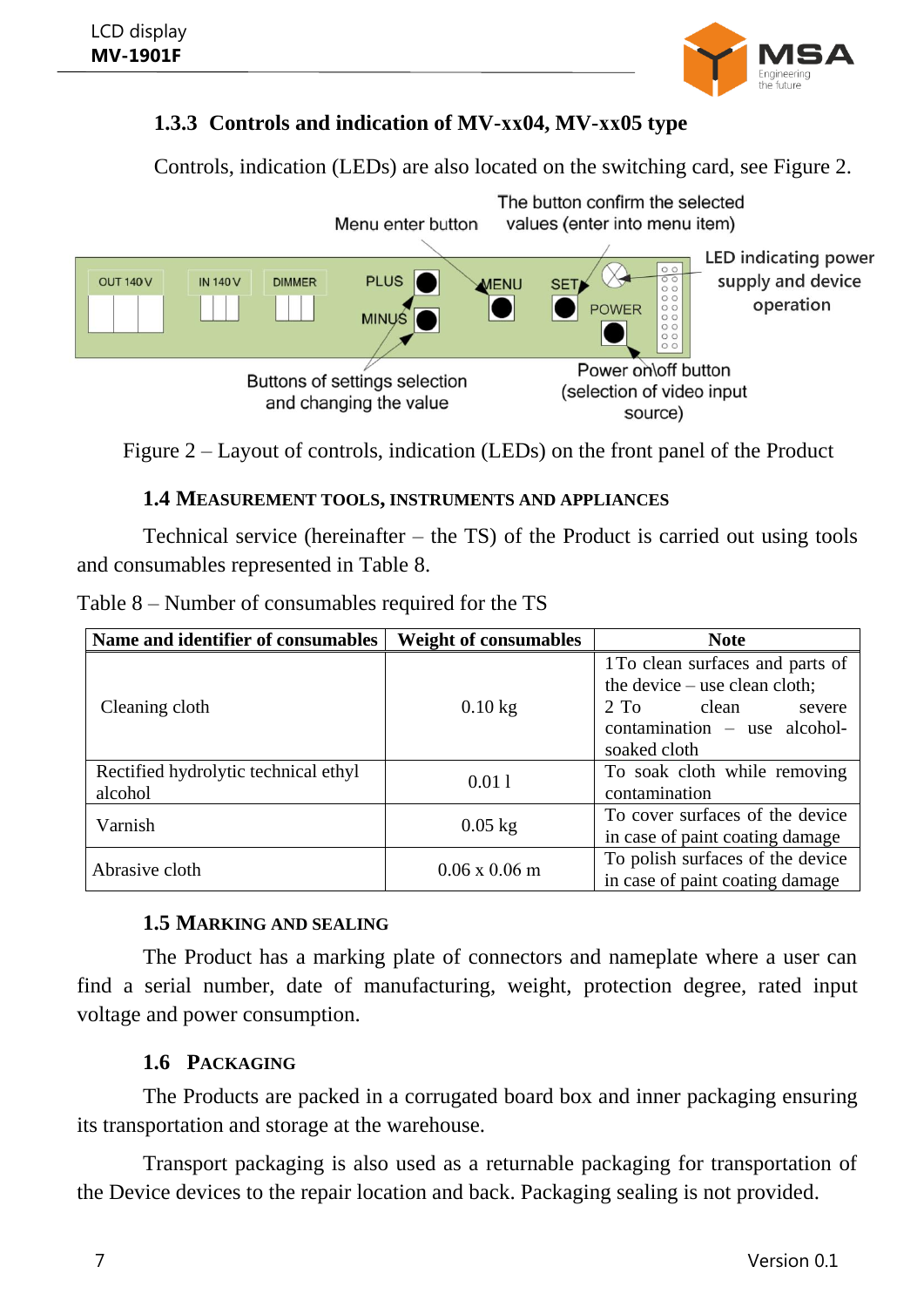

### <span id="page-7-0"></span>**2 INTENDED USE**

#### **2.1 OPERATIONAL CONSTRAINTS**

<span id="page-7-1"></span>The Product's installation site must be selected according to the operational constraints (operating temperature and protection degree).

#### **CAUTION!**

<span id="page-7-2"></span>Installation site of the Product must not be less than 1 m from a magnetic compass

#### **2.2 PREPARATION FOR THE PRODUCT'S OPERATION**

#### **2.2.1 Safety features**

While preparing the Product to operation provide the visual check and make sure the mechanical damage is absent.

Connection of the Product to the power mains must be provided only considering input power requirements.

The Products must be switched off and grounded before connection.

The staff shall follow «The technical rules for operation of electric installation» and «Safety rules for operation of electric installation» while testing electrical circuits and insulation resistance.

#### **2.2.2 Method of the visual check**

Before switching the Product on, the staff shall:

 observe visually the cable integrity and initial position of the controls on the front panel;

- clean front panels from dust and dirt by clean soft cloth, if necessary;

- check reliable cable connections to the devices and proper grounding.

#### **2.2.3 Switching the Product on instructions**

While connecting the Product and preparing it for operation follow the steps below:

- make sure that power mains voltage conforms with input voltage requirements;

- transfer circuit breakers of main power switchboard to «OFF position»;
- connect power cable and interface cables to the Product;
- $\sim$  transfer circuit breakers of main power switchboard to «ON» position;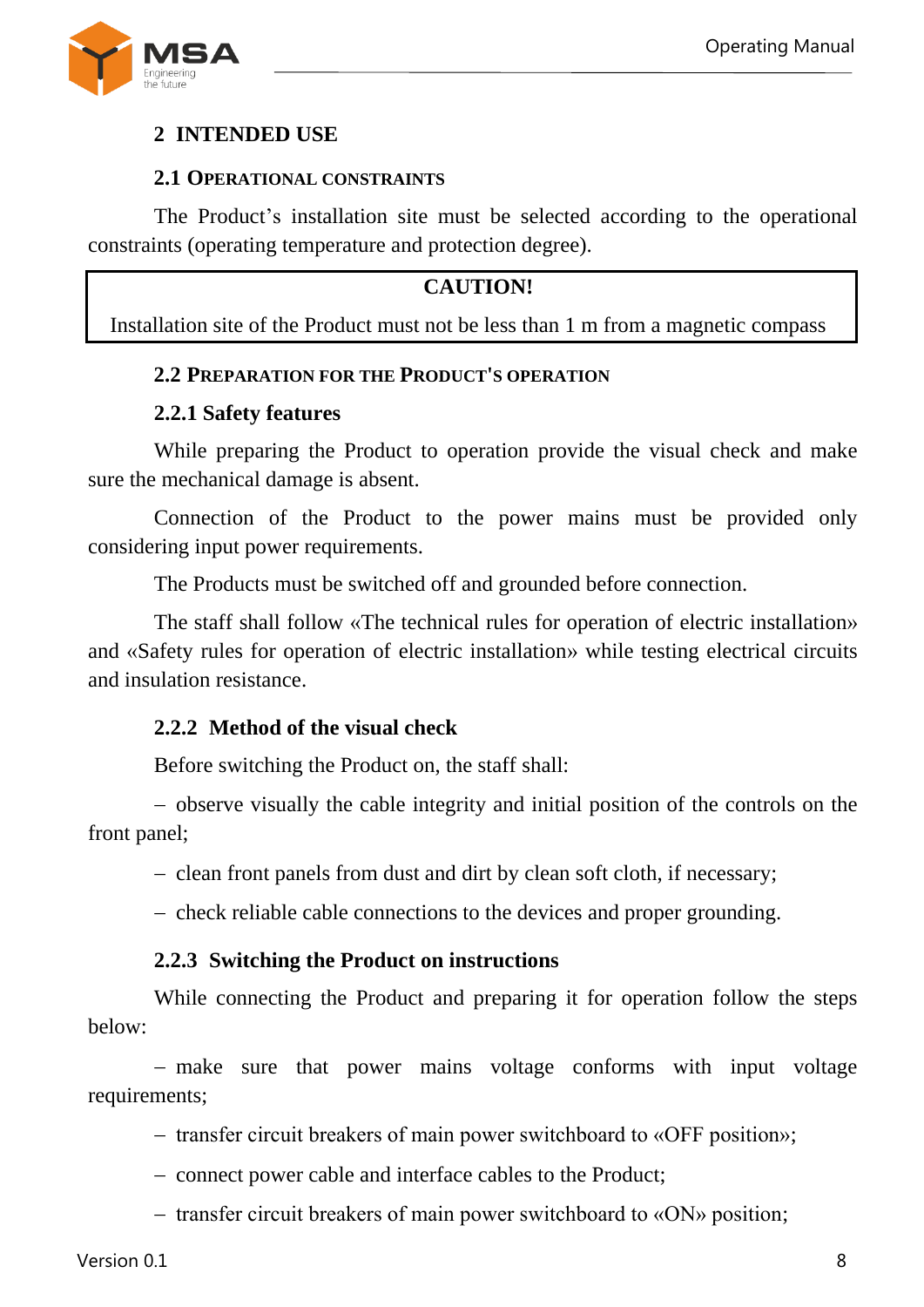

press «Power» button on the front panel;

- adjust display brightness using brightness controls on the front panel of the Product.

Switching the Product off is carried out in the following order: switch off power supply using software tools, transfer circuit breakers of main power switchboard to «OFF» position, disconnect power cable from the Product.

#### **2.3 USAGE OF THE PRODUCT**

<span id="page-8-0"></span>The Product is delivered with factory settings it is ready to be used after connection according to 2.2.

After switching the Product on, make sure that graphic data is displayed correctly and has a good quality.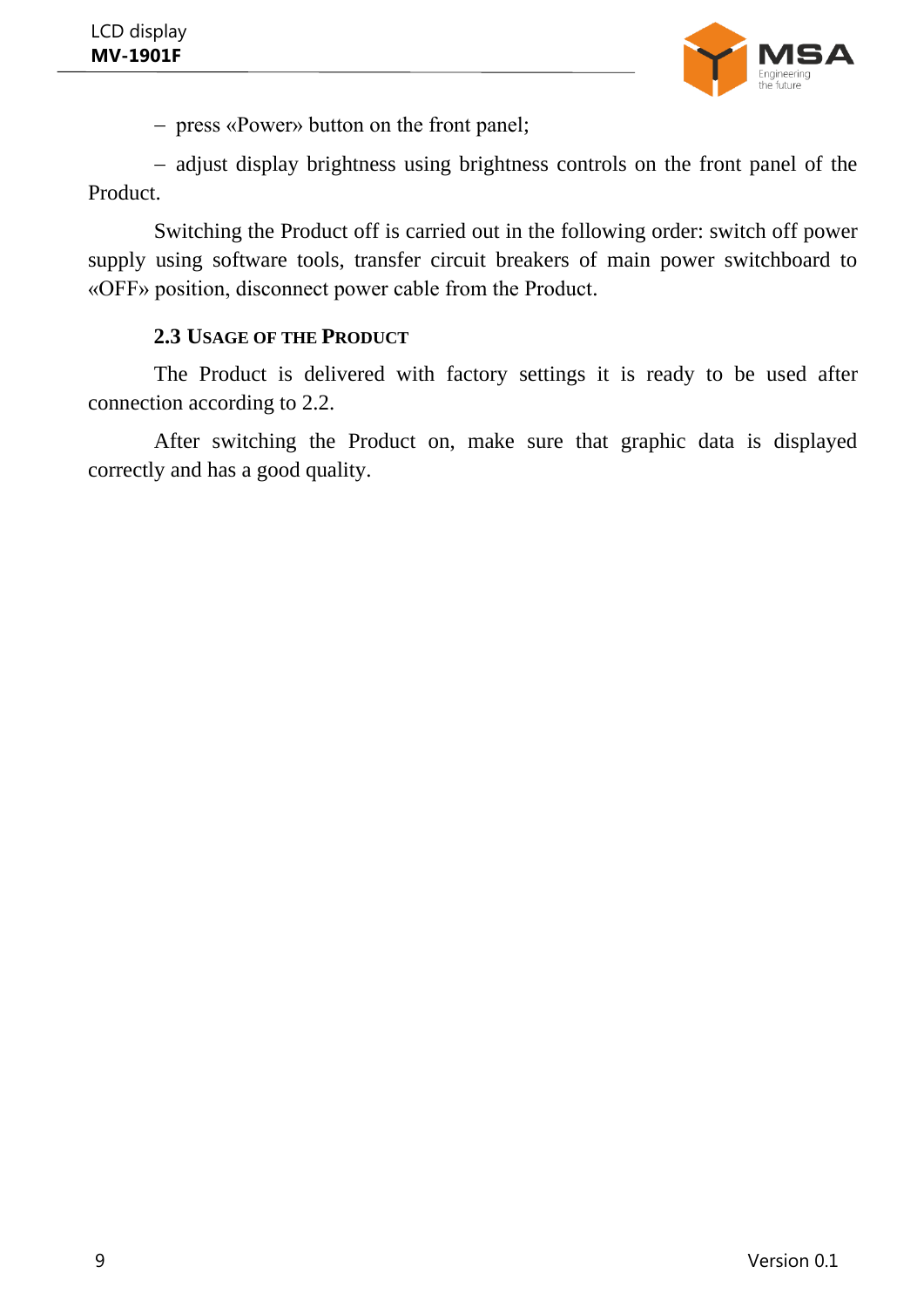

# <span id="page-9-0"></span>**3 TECHNICAL SERVICE OF THE PRODUCT**

#### **3.1 GENERAL INSTRUCTIONS**

<span id="page-9-1"></span>Technical Service of the Product (hereinafter – the TS) must be provided by staff, acquainted with its structure, composition and operational features.

To ensure reliable operation of the Product service personnel shall carry out all types of service:

– Technical service № 1 (ТS-1) – semi-annual TS;

– Technical service  $N_2$  (TS-2) – annual TS;

TS-1, TS-2 shall be provided by staff on the equipment in operation/running.

#### <span id="page-9-2"></span>**3.2 SAFETY FEATURES**

While providing the TS the staff shall follow instructions, see 4.2.

#### **3.3 MAINTENANCE ROUTINE**

<span id="page-9-3"></span>The list of works for all types of the Technical service is given in Table [9.](#page-9-4) Maintenance routine procedure is given in the checklists (CL), represented in Tables  $10 - 11$ .

<span id="page-9-4"></span>Table 9 – The list of the TS works

|                                                            | Name of work               | <b>TS</b> type |        |
|------------------------------------------------------------|----------------------------|----------------|--------|
| CL N <sub>2</sub>                                          |                            | $TS-1$         | $TS-2$ |
|                                                            | Visual check of device     | $^+$           | +      |
|                                                            | Product's operability test |                |        |
| <b>Notes</b>                                               |                            |                |        |
| $\langle \langle + \rangle \rangle$ – work is obligatory;  |                            |                |        |
| $\langle \langle -\rangle \rangle$ – work is not required. |                            |                |        |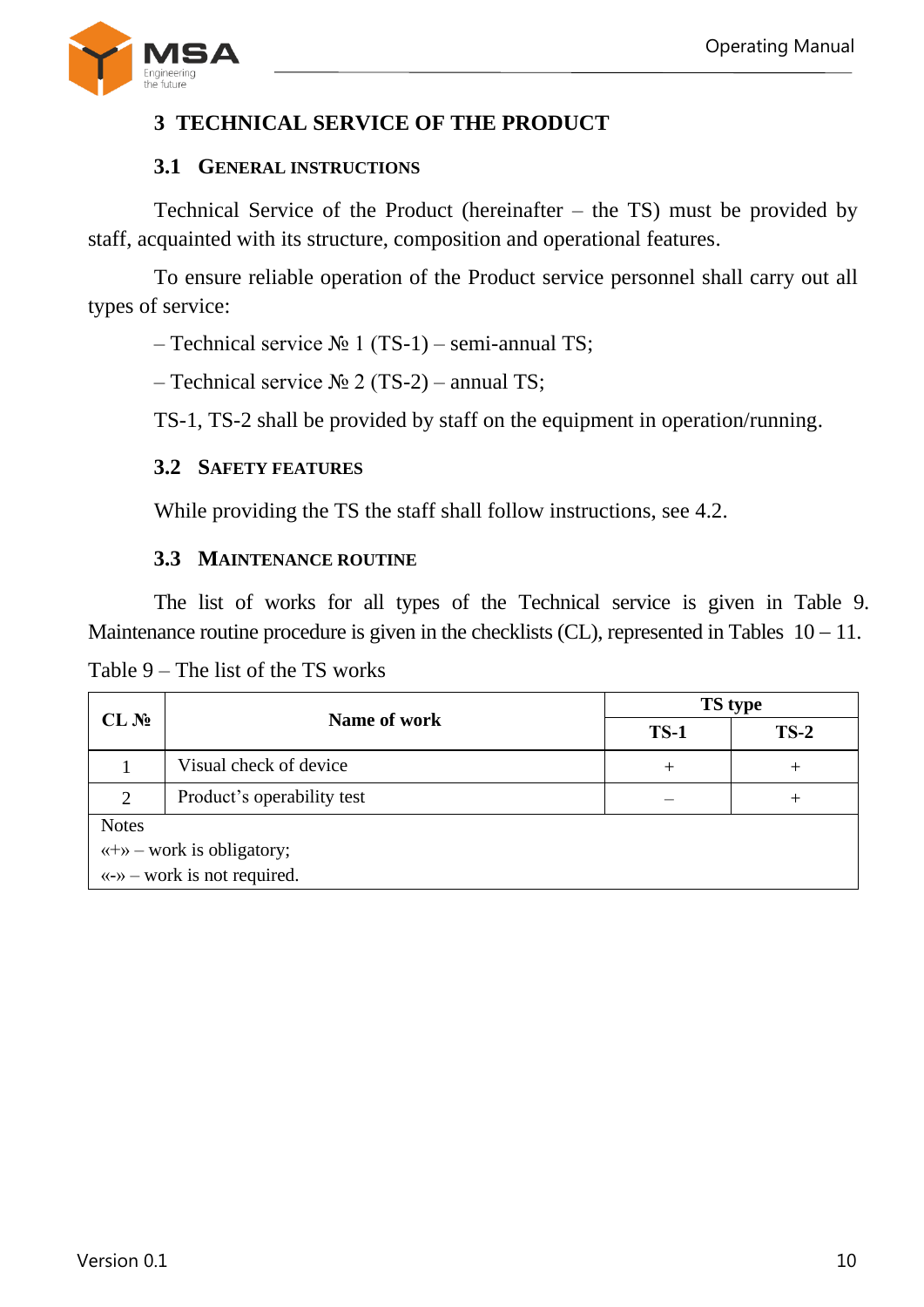

#### Table  $10 - CL$  No 1. Visual check

| To be done           | <b>Routine</b>                                                  | Man-hours per 1 |
|----------------------|-----------------------------------------------------------------|-----------------|
|                      |                                                                 | <b>Device</b>   |
| Visually examine     | 1 Check completeness and appearance of the Device;              | 1 person        |
| the Product          | mechanical damage, paint defects must be absent; legends        | 5 mins          |
|                      | are to be read easily;                                          |                 |
|                      | 2 Clean all surfaces by clean cloth;                            |                 |
|                      | 3 Remove severe contamination, parts of corrosion, oil spots:   |                 |
|                      | - from metal surfaces: by suds, avoiding its penetration inside |                 |
|                      | the device; all surfaces clean dry by clean cloth and dry up;   |                 |
|                      | - from LED: by alcohol soaked cloth.                            |                 |
|                      | Do not use hard cloth, paper, glass cleaning liquids or         |                 |
|                      | chemicals; Do not press hard on the surface while               |                 |
|                      | cleaning; Do not spray liquid directly to the surface of the    |                 |
|                      | Device;                                                         |                 |
|                      | 4 In case of varnish damage clean it with abrasive cloth,       |                 |
|                      | then alcohol soaked cloth, cover with varnish and let dry       |                 |
| Check reliability of | 1 Make sure that connectors and attaching screws are            |                 |
| cable connections    | fastened tight, provide further fastening if needed;            | 1 person        |
| and grounding        | Check integrity (no mechanical damage) of leading<br>2          | 5 mins          |
| buses                | cables which are visible                                        |                 |

#### <span id="page-10-1"></span>Table  $11 - CL$  №2. The Product's operability check

| To be done                          | <b>Routine</b>                                                                                                                                                                                                                                                                                                                                                                                          | Man-hours per 1<br><b>Device</b> |
|-------------------------------------|---------------------------------------------------------------------------------------------------------------------------------------------------------------------------------------------------------------------------------------------------------------------------------------------------------------------------------------------------------------------------------------------------------|----------------------------------|
| Check operability of<br>the Product | 1 Supply power to the product;<br>2 Check that screen brightness LED is working; if the<br>picture is absent «Power» button and adjust brightness if<br>necessary;<br>3 Access the Product's menu and provide settings using<br>buttons located on the front panel;<br>4 Check picture display from all possible video signal<br>sources in turns and make sure that each port transmits<br>the picture | 1 person<br>15 mins              |

#### **3.4 PRESERVATION**

<span id="page-10-0"></span>The Product and set of operational documents are stored in preserved condition in Manufacturer's packaging boxes.

The time of represervation  $-2$  years from the Manufacturer's commissioning.

The represervation is done in heated rooms in the same order as the preservation.

The represerved Product, SPTA kit and documents are placed in package. The time of storage  $-2$  years.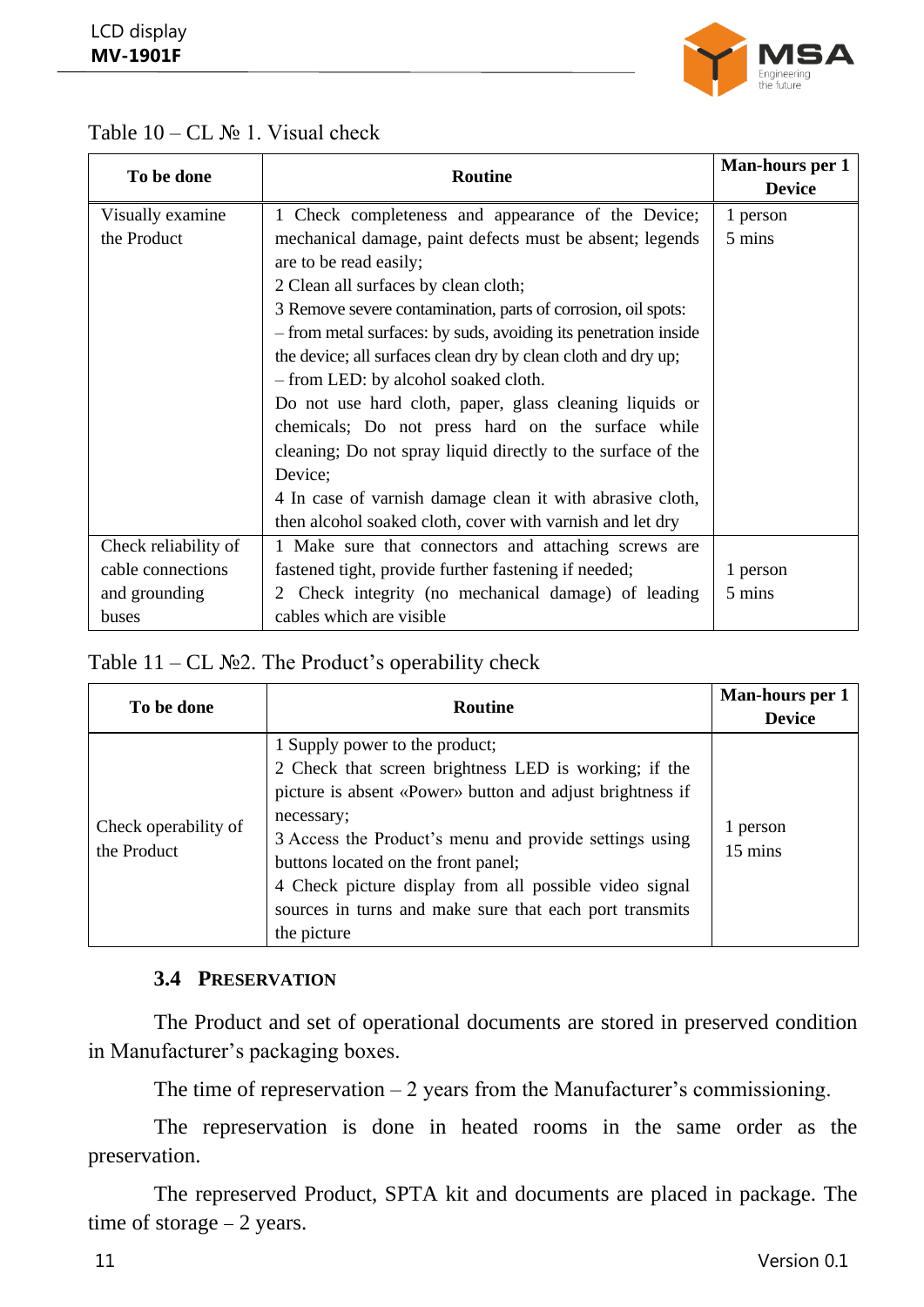

# <span id="page-11-0"></span>**4 INSTALLATION AND DISASSEMBLY ON THE PRODUCT**

### **4.1 GENERAL DESCRIPTION**

<span id="page-11-1"></span>The Product's operability is controlled by the display brightness LED located on the front panel, and presence of image on the screen.

To test problems, see Table [1212.](#page-11-4)

If trouble shooting cannot be provided, contact manufacturer's service center.

#### **4.2 SAFETY FEATURES**

<span id="page-11-2"></span>Repair works must be provided by personnel, examined in occupational safety and received qualification group not lower than 3.

The Product must be grounded before repair works.

Replacing defected parts, cards and modules when power of device under repair is ON is STRICTLY PROHIBITED.

It is PROHIBITED to put a poster "DO NOT switch on! Under Operation!", when power supply switch is in OFF position.

<span id="page-11-3"></span>Installation, commissioning and repair works are PROHIBITED in the room, where less than 2 people present.

#### **4.3 СURRENT REPAIR**

The service personnel can provide repair works as given in Table [12.](#page-11-4)

<span id="page-11-4"></span>All other defects shall be carried out only by the Manufacturer's specialists or the Manufacturer's representatives.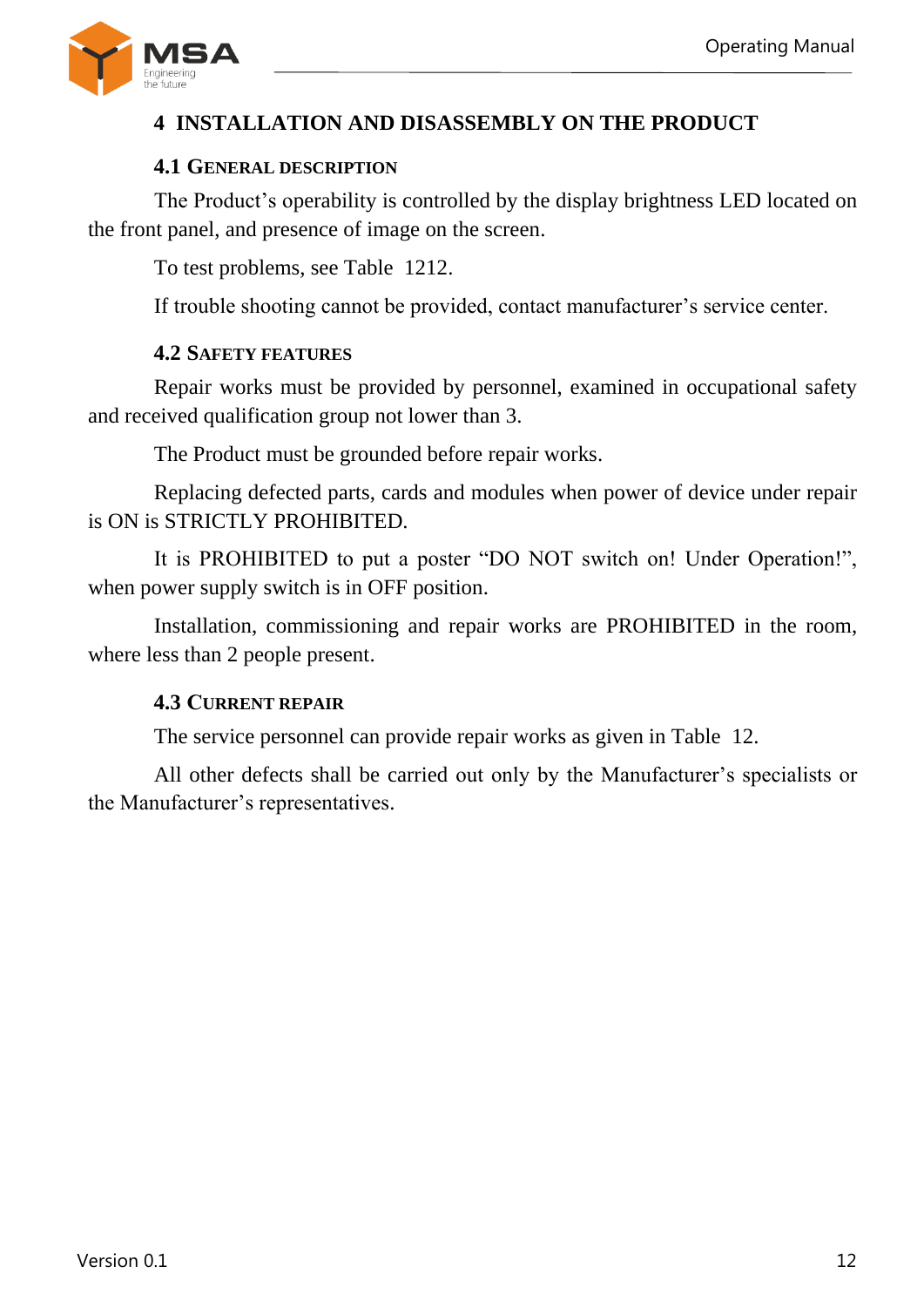

| Problem / defect                                                            | <b>Possible reasons</b>                    | To do                                                                                                   |  |  |
|-----------------------------------------------------------------------------|--------------------------------------------|---------------------------------------------------------------------------------------------------------|--|--|
| Display's<br>image<br>is                                                    | No voltage supplied                        | Check power cable connection to the Product                                                             |  |  |
| absent, brightness LED<br>does not glow.                                    | from<br>the<br>power<br>source             | Provide the voltage                                                                                     |  |  |
| Display's<br>image<br><b>1S</b><br>absent, brightness LED<br>does not glow. |                                            | Check the Product's connection to the signal<br>source                                                  |  |  |
|                                                                             |                                            | Mare sure that correct signal source was selected<br>using the Product's menu                           |  |  |
|                                                                             | No connection with                         | Check the status of signal source                                                                       |  |  |
|                                                                             | signal source or low<br>picture brightness | Check that the cable has no broken or damaged<br>(bent) connector pins                                  |  |  |
|                                                                             |                                            | Adjust the screen brightness using a brightness                                                         |  |  |
|                                                                             |                                            | dimmer on the front panel or increase brightness                                                        |  |  |
|                                                                             |                                            | and contrast using the menu                                                                             |  |  |
| The picture is displayed                                                    |                                            | Reset to the factory stings using the menu                                                              |  |  |
| incorrectly<br>(curved,<br>blurred, doubled, etc.)                          | Wrong screen settings                      | Provide the settings using the menu                                                                     |  |  |
|                                                                             |                                            | Reset to the factory stings using the menu                                                              |  |  |
| The picture is too bright<br>or too pale                                    | Wrong screen<br>settings                   | Adjust brightness by dimmer on the front panel<br>or increase brightness and contrast using the<br>menu |  |  |
|                                                                             | Wrong<br>screen                            | Adjust color settings using the screen menu                                                             |  |  |
|                                                                             | settings<br><b>or</b>                      | Check the Product's connection to the signal                                                            |  |  |
| Picture colour fails                                                        | connection error with                      | source                                                                                                  |  |  |
|                                                                             | the signal source                          | Check that video cable has no broken or damaged                                                         |  |  |
|                                                                             |                                            | (bent) connector pins                                                                                   |  |  |

| Table 12 – Possible problems / defects and troubleshooting |  |  |
|------------------------------------------------------------|--|--|
|                                                            |  |  |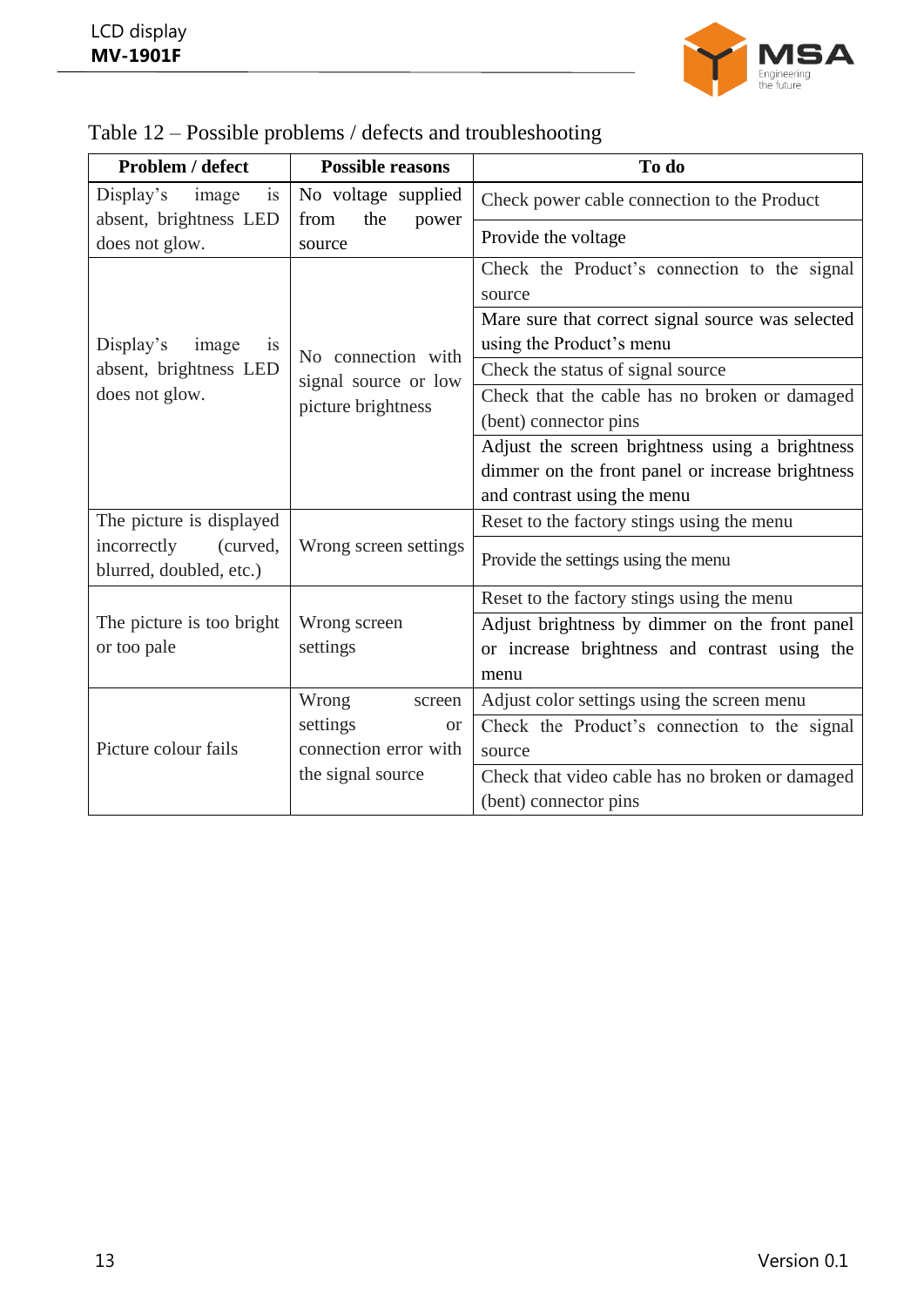

# **5 STORAGE**

<span id="page-13-0"></span>The Product must be stored in packaging inside areas complying with the required storage conditions (+5  $^{\circ}$ C ... + 40  $^{\circ}$ C) with the concentration of dust, oil, moisture and aggressive impurities in the air within the required limits for the working areas of production facilities.

After storage or transportation of the Product below +10 °С, it must be unpacked only in heated premises and left in normal climate conditions for 12 hours beforehand.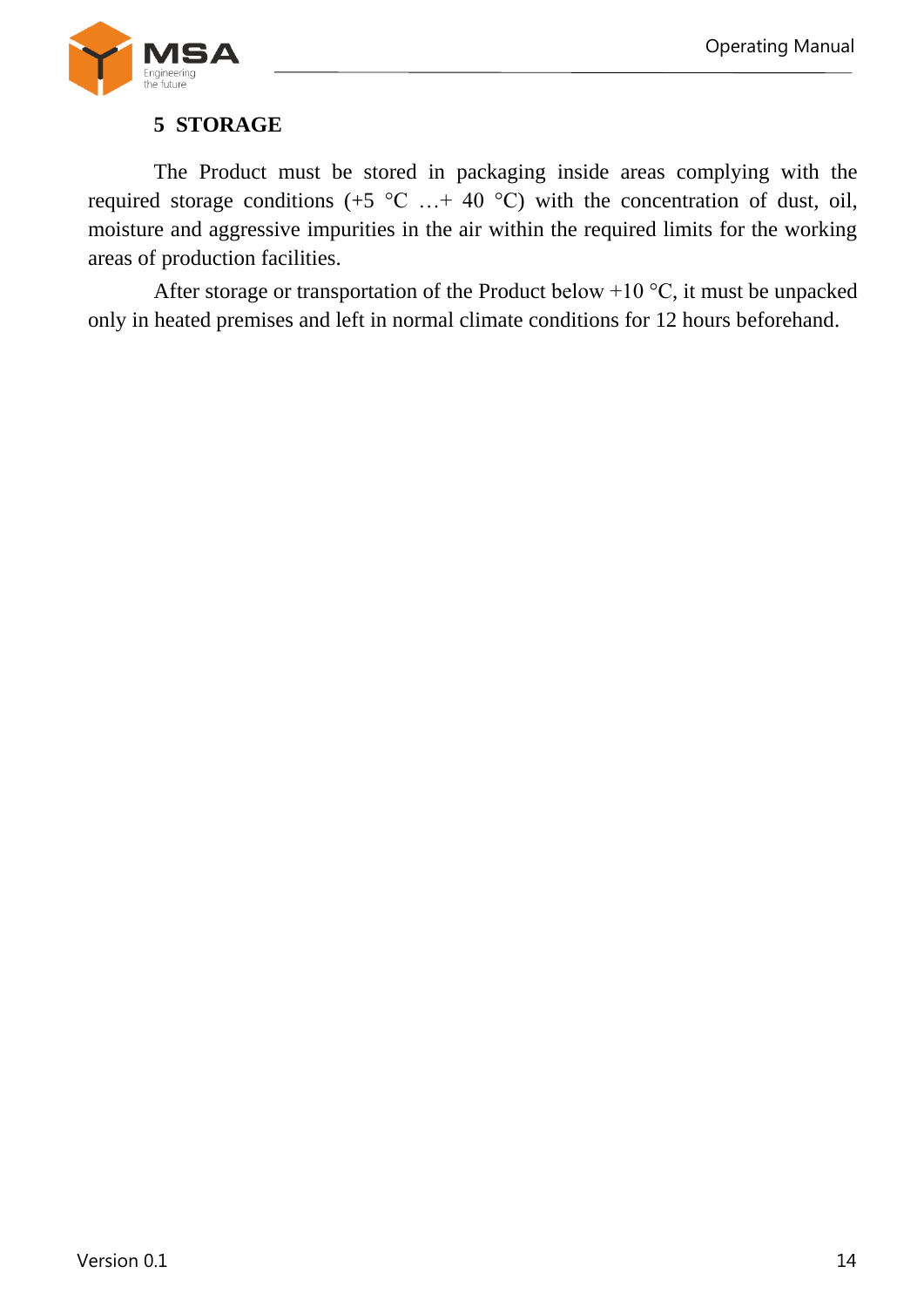

# **6 TRANSPORTATION**

<span id="page-14-0"></span>The Product must be transported in the Manufacturer's transportation package in closed means of transport.

Types of shipment:

- motor vehicle and railroad transportation in closed means of transport (covered cars, multipurpose containers);

- air transportation (in sealed and heated compartments);

- sea transportation (in dry service premises).

The Product must be transported in compliance with transportation rules applicable for each means of transport.

During loading / unloading operations and transportation, the requirements indicated on warning labels on the boxes/packaging must be observed, and no impacts are permitted since they can affect the safety and performance of the Product.

Inside the means of transport, the packed device must be firmly secured / fastened.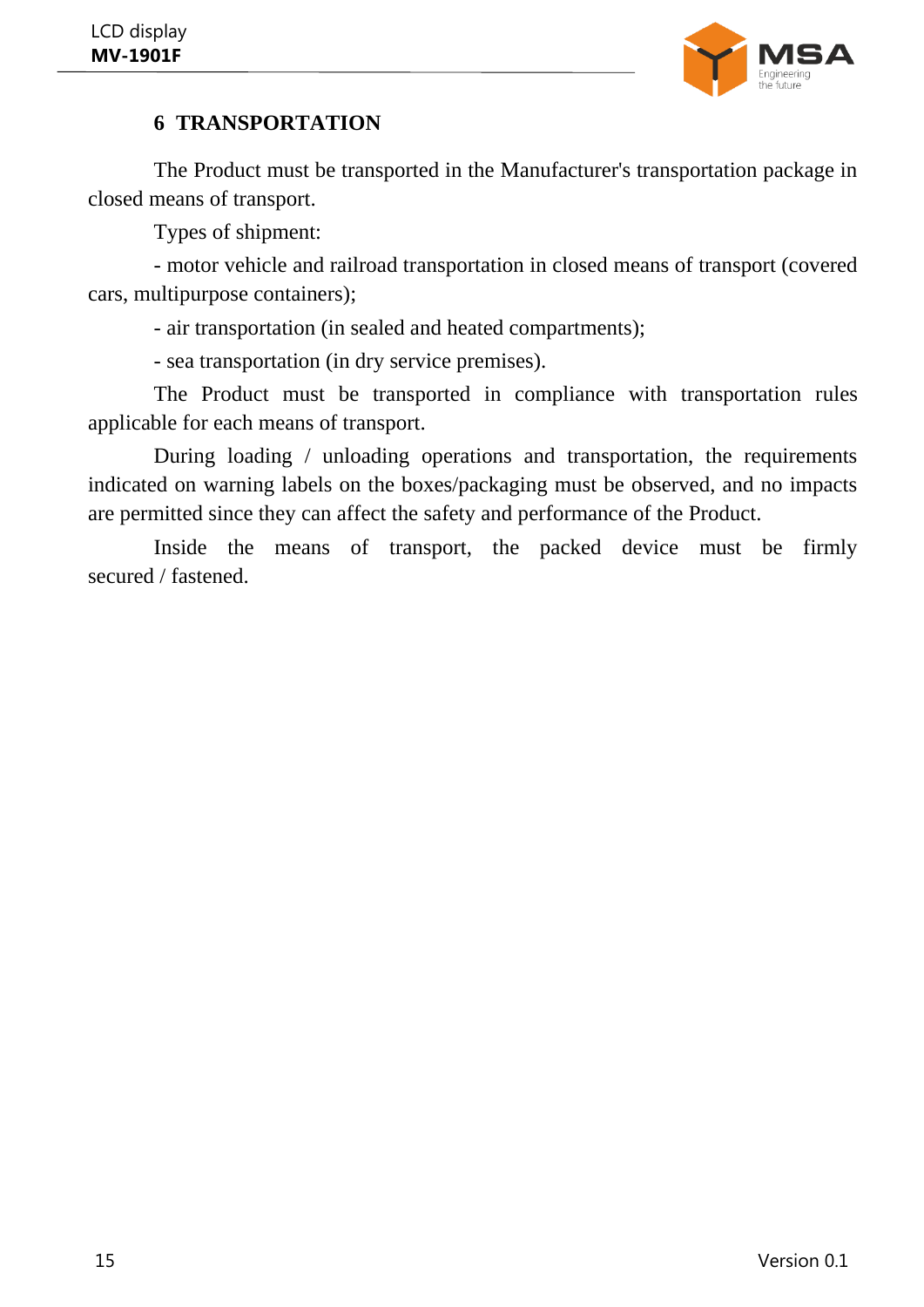

# <span id="page-15-0"></span>**7 DISPOSAL**

New equipment, the parts of the Product damaged during operation, and any overage equipment must not be disposed as standard household wastes, since they contain the materials suitable for re-use.

Decommissioned and non-used components of the Product must be delivered to a special waste disposal center licensed by local authorities. You can also send an overage equipment / unit to the manufacturer for its further disposal.

Proper disposal of Product components allows avoiding possible negative environmental and health impacts, and it also allows for proper restoration of components with substantial energy and resources saving.

**During operation and upon completion of its service life, the equipment is not hazardous for health and environment**

**This unit must be disposed according to the rules applied to electronic devices** (Federal Law dated 24.06.98 No. 89-FZ On Production and Consumption of Waste as amended of 30.12.2008 No.309-FZ)



**Any products marked with a crossed trash bin must be disposed separately from standard house-hold wastes**